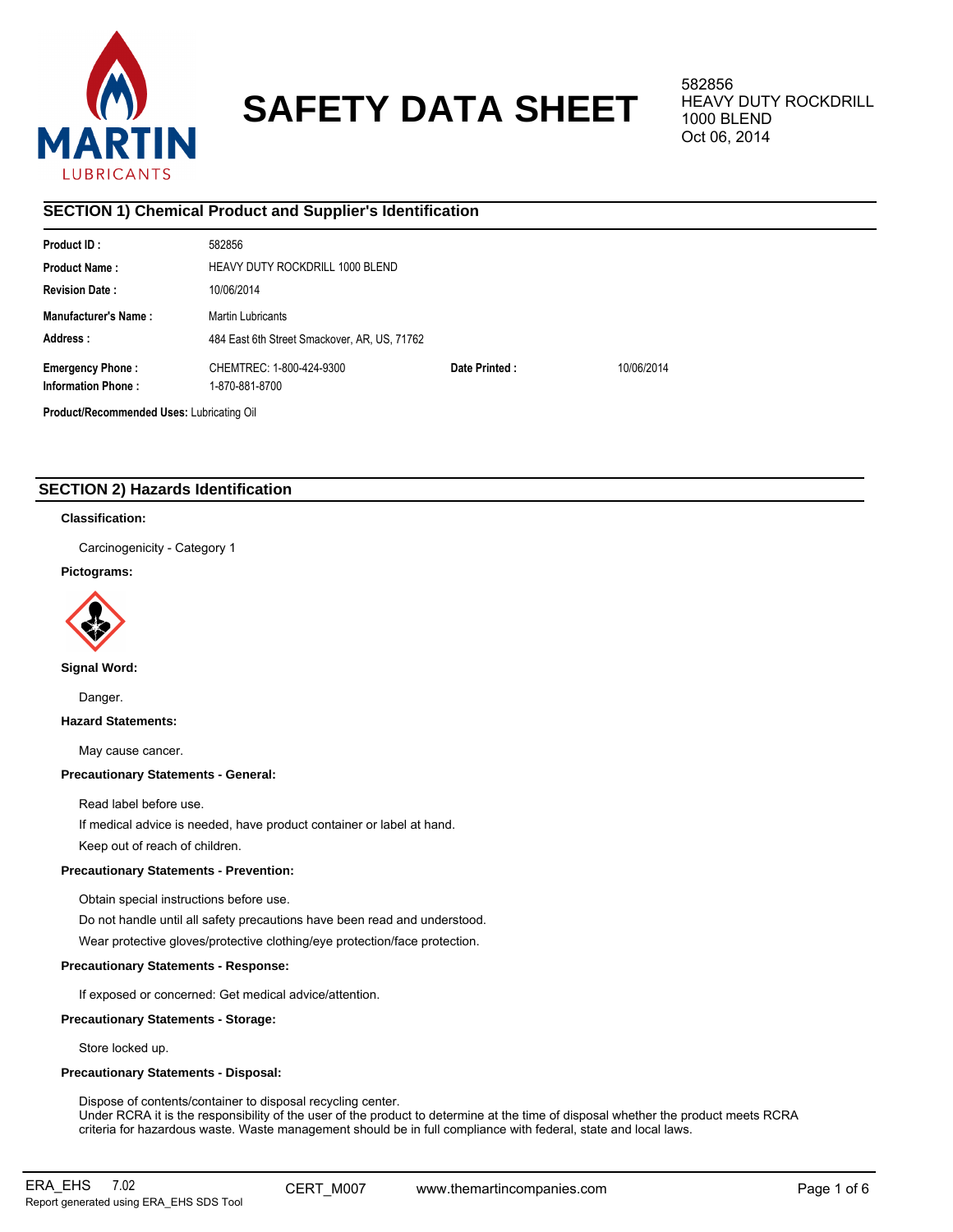# **SECTION 3) Composition / Information on Ingredients**

| <b>CAS</b>   | <b>Chemical Name</b>                    | % by Weight     |
|--------------|-----------------------------------------|-----------------|
| 0064742-52-5 | HYDROTREATED (MILD) HEAVY NAPHTHENIC    | 36% - 49%       |
| 0064742-53-6 | HYDROTREATED LIGHT NAPHTENIC DISTILLATE | 36% - 49%       |
| 0009010-79-1 | <b>POLYPROPYLENE</b>                    | $0.1\% - 2.1\%$ |
| 0068937-96-2 | DI-TERT-BUTYL POLYSULFIDE               | $0.1\% - 2.1\%$ |

## **SECTION 4) First-aid Measures**

## **Inhalation:**

Remove source of exposure or move person to fresh air and keep comfortable for breathing. Call a POISON CENTER/doctor if you feel unwell. IF exposed or concerned: Get medical advice/attention.

## **Eye Contact:**

If irritation occurs, cautiously rinse eyes with lukewarm, gently flowing water for 15-20 minutes, while holding the eyelids open. If eye irritation persists: Get medical advice/attention.

## **Skin Contact:**

Rinse/wash with lukewarm, gently flowing water and mild soap for 5 minutes or until product is removed. If skin irritation occurs or you feel unwell: Get medical advice/attention.

If exposed or concerned: Get medical advice/attention.

#### **Ingestion:**

Immediately call a POISON CENTER/doctor. Do NOT induce vomiting. If vomiting occurs naturally, lie on your side, in the recovery position.

If exposed or concerned: Get medical advice/attention.

## **SECTION 5) Fire-fighting Measures**

#### **Suitable Extinguishing Media:**

Dry chemical, foam, carbon dioxide water spray or fog is recommended. Water spray is recommended to cool or protect exposed materials or structures. Carbon dioxide can displace oxygen. Use caution when applying carbon dioxide in confined spaces. Simultaneous use of foam and water on the same surface is to be avoided as water destroys the foam. Sand or earth may be used for small fires only.

## **Unsuitable Extinguishing Media:**

Do not use water in a jet.

#### **Specific Hazards in Case of Fire:**

Hazardous combustion products may include: A complex mixture of airborne solid and liquid particulates and gases (smoke), carbon monoxide, unidentified organic and inorganic compounds.

Oxides of C, S and N. Additional byproducts include hydrogen sulfide, alkyl mercaptan and other sulfides.

Dense smoke may be generated while burning. Toxic fumes, gases or vapors may evolve on burning. Heavy flammable vapors may settle along ground level and low spots to create an invisible fire hazard. The vapors may extend to sources of ignition and flash back.

## **Fire-fighting Procedures:**

Isolate immediate hazard area and keep unauthorized personnel out. Stop spill/release if it can be done safely. Move undamaged containers from immediate hazard area if it can be done safely. Water spray may be useful in minimizing or dispersing vapors and to protect personnel.

#### **Special protective actions:**

Wear protective pressure self-contained breathing apparatus (SCBA) and full turnout gear.

## **SECTION 6) Accidental Release Measures**

## **Emergency Procedure:**

Immediately turn off or isolate any source of ignition. Keep unnecessary people away; isolate hazard area and deny entry. Do not touch or walk through spilled material. Clean up immediately. Prevent from spreading by making a barrier with sand, earth or other containment material. Collect with absorbent, non-combustible material into suitable containers. Transfer to a container for disposal. Large spills, once contained, may be picked up using explosion proof, non sparking vacuum pumps, shovels, or buckets, and disposed of in suitable containers for disposal. Local authorities should be advised if significant spillages cannot be contained.

Spill procedures (water): Remove from surface by skimming or with suitable adsorbents. If a large spill occurs notify appropriate authorities.

If spilled material is cleaned up using a regulated solvent, the resulting waste mixture may be regulated.

#### **Recommended equipment:**

Positive pressure, full-facepiece self-contained breathing apparatus (SCBA), or positive pressure supplied air respirator with escape SCBA (NIOSH approved).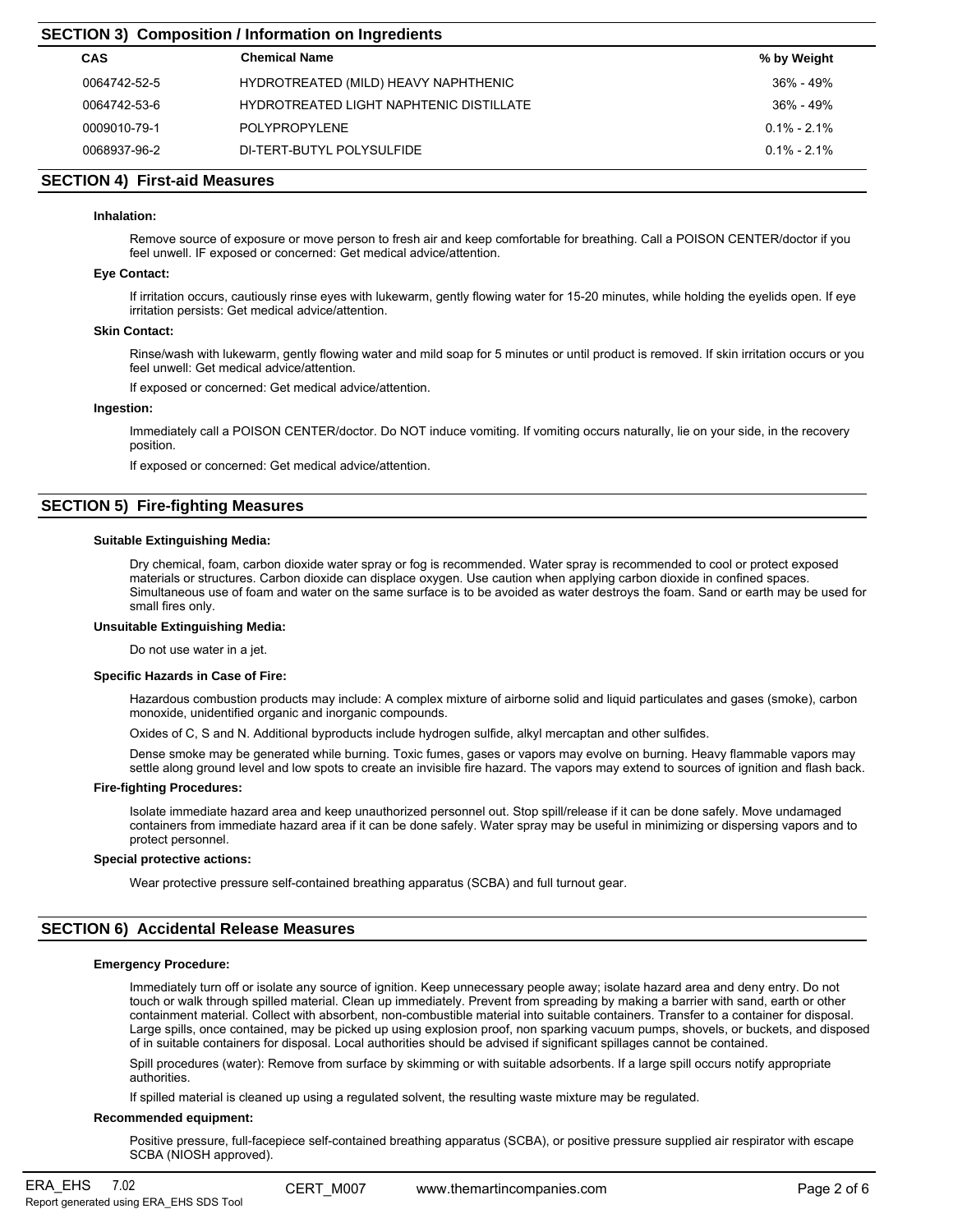#### **Personal Precautions:**

Avoid breathing vapor. Avoid contact with skin,eye or clothing. Do not touch damaged containers or spilled materials unless wearing appropriate protective clothing.

#### **Environmental Precautions:**

Stop spill/release if it can be done safely. Prevent spilled material from entering sewers, storm drains, other unauthorized drainage systems and natural waterways by using sand, earth, or other appropriate barriers.

## **SECTION 7) Handling and Storage**

#### **General:**

Wash hands after use. Do not get in eyes, on skin or on clothing. Do not breathe vapors or mists. Use good personal hygiene practices. Eating, drinking and smoking in work areas is prohibited. Remove contaminated clothing and protective equipment before entering eating areas.

Properly dispose of any contaminated rags or cleaning materials in order to prevent fires.

#### **Ventilation Requirements:**

Use only with adequate ventilation to control air contaminants to their exposure limits. The use of local ventilation is recommended to control emissions near the source.

#### **Storage Room Requirements:**

Keep container(s) tightly closed and properly labeled. Store in cool, dry, well-ventilated areas away from heat, direct sunlight and strong oxidizers. Store in approved containers and protect against physical damage. Keep containers securely sealed when not in use. Indoor storage should meet OSHA standards and appropriate fire codes. Containers that have been opened must be carefully resealed to prevent leakage. Empty container retain residue and may be dangerous.

## **SECTION 8) Exposure Controls/Personal Protection**

#### **Eye protection:**

Chemical goggles, safety glasses with side shields or vented/splash proof goggles. Contact lenses may absorb irritants. Particles may adhere to lenses and cause corneal damage.

#### **Respiratory protection:**

If engineering controls do not maintain airborne concentrations to a level which is adequate to protect worker, a respiratory protection program that meets or is equivalent to OSHA 29 CFR 1910.134 and ANSI Z88.2 should be followed. Check with respiratory protective equipment suppliers. Where air-filtering respirators are suitable, select an appropriate combination of mask and filter. Select a filter suitable for combined particulate/organic gases and vapours.

#### **Skin protection:**

Use of gloves approved to relevant standards made from the following materials may provide suitable chemical protection: PVC, neoprene or nitrile rubber gloves. Suitability and durability of a glove is dependent on usage, e.g. frequency and duration of contact, chemical resistance of glove material, glove thickness, dexterity. Always seek advice from glove suppliers. Contaminated gloves should be replaced. Use of an apron and over- boots of chemically impervious materials such as neoprene or nitrile rubber is recommended to avoid skin sensitization.The type of protective equipment must be selected according to the concentration and amount of the dangerous substance at the specific workplace.

| <b>Chemical Name</b>  | OSHA<br><b>TWA</b><br>(ppm) | <b>OSHA</b><br>TWA<br>(mg/m3) | <b>OSHA</b><br><b>STEL</b><br>(ppm) | OSHA<br>STEL<br>(mg/m3) | OSHA-<br>Tables-<br>Z1,2,3 | <b>OSHA</b><br>Carcinogen | <b>OSHA</b><br><b>Skin</b><br>designation | <b>NIOSH</b><br>TWA<br>(ppm) | <b>NIOSH</b><br>TWA<br>(mg/m3) | <b>NIOSH</b><br>STEL<br>(ppm) | <b>NIOSH</b><br>STEL<br>(mg/m3) | <b>NIOSH</b><br>Carcinogen |
|-----------------------|-----------------------------|-------------------------------|-------------------------------------|-------------------------|----------------------------|---------------------------|-------------------------------------------|------------------------------|--------------------------------|-------------------------------|---------------------------------|----------------------------|
| Baseoil - unspecified | 500                         | 2000                          |                                     |                         |                            |                           |                                           |                              |                                |                               |                                 |                            |
| Baseoil - unspecified | 500                         | 2000                          |                                     |                         |                            |                           |                                           |                              |                                |                               |                                 |                            |

| <b>Chemical Name</b>  | <b>ACGIH</b><br>TWA<br>(ppm) | <b>ACGIH</b><br>TWA<br>(mq/m3) | <b>ACGIH</b><br><b>STEL</b><br>(ppm) | <b>ACGIH</b><br><b>STEL</b><br>(mq/m3) | <b>ACGIH</b><br>Carcinogen | <b>ACGIH</b><br><b>Notations</b> | <b>ACGIH</b><br><b>TLV Basis</b> |
|-----------------------|------------------------------|--------------------------------|--------------------------------------|----------------------------------------|----------------------------|----------------------------------|----------------------------------|
| Baseoil - unspecified |                              |                                |                                      |                                        |                            |                                  |                                  |
| Baseoil - unspecified |                              |                                |                                      |                                        |                            |                                  |                                  |

## **SECTION 9) Physical and Chemical Properties**

### **Physical Properties**

| Density [lb/gal]   | 7.684  |
|--------------------|--------|
| % Solids By Weight | 1.777% |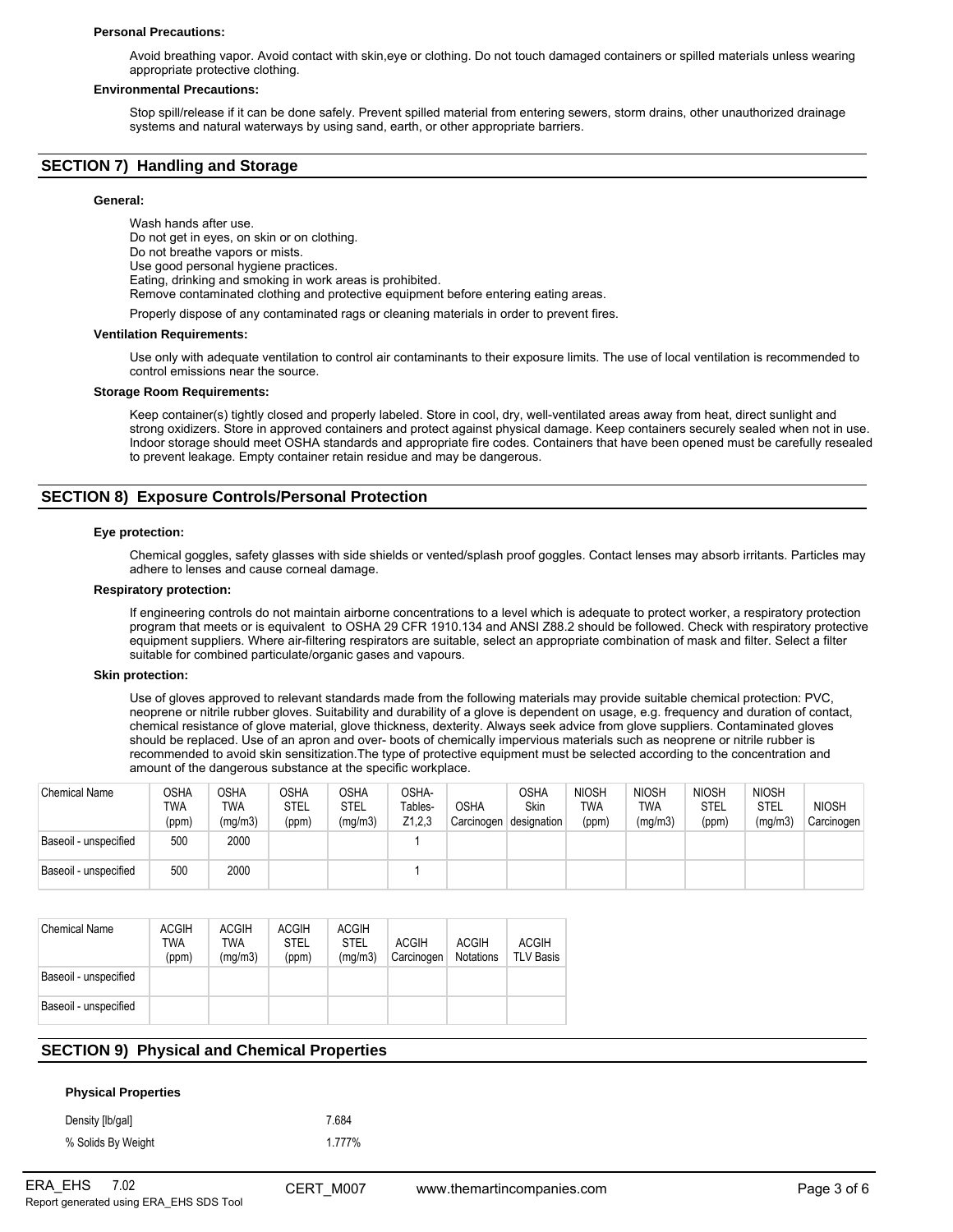| Density VOC             | 6.592                                                   |
|-------------------------|---------------------------------------------------------|
| % VOC                   | 85.790%                                                 |
| VOC Actual [lb/gal]     | 6.592                                                   |
| VOC Actual [g/l]        | 789.924                                                 |
| <b>Specific Gravity</b> | 0.921                                                   |
| VOC Regulatory [lb/gal] | 6.592                                                   |
| VOC Regulatory [g/l]    | 789.932                                                 |
| Appearance              | Amber, clear fluid                                      |
| Odor Threshold          | N.A.                                                    |
| Odor Description        | Mild petroleum hydrocarbon odor                         |
| pH                      | N.A.                                                    |
| <b>Water Solubility</b> | Negligible                                              |
| Flammability            | Flash Point at or above 200 °F                          |
| Flash Point Symbol      | N.A.                                                    |
| Flash Point             | 240°C (464°F)                                           |
| Viscosity               | 925.27 cSt at 40°C(104°F) or 51.12 cSt at 100°C (212°F) |
| Lower Explosion Level   | N.A.                                                    |
| Upper Explosion Level   | N.A.                                                    |
| Vapor Pressure          | Negligible at STP                                       |
| Vapor Density           | >1 at STP                                               |
| <b>Freezing Point</b>   | N.A.                                                    |
| <b>Melting Point</b>    | N.A.                                                    |
| Low Boiling Point       | Not determined. Expected to be >260°C (500°F)           |
| High Boiling Point      | N.A.                                                    |
| Auto Ignition Temp      | N.A.                                                    |
| Decomposition Pt        | N.A.                                                    |
| <b>Evaporation Rate</b> | Negligible at STP                                       |
| Coefficient Water/Oil   | N.A.                                                    |

# **SECTION 10) Stability and Reactivity**

## **Stability:**

Stable

## **Hazardous Polymerization:**

Will not occur.

## **Conditions to Avoid:**

Avoid direct sunlight, extremes of temperatures and contact with incompatible materials.

Avoid high temperatures and product contamination.

## **Incompatible Materials:**

Strong oxidizing agents.

## **Hazardous Decomposition Products:**

Smoke, carbon monoxide and dioxide and other aldehydes of incomplete combustion. Oxides of C,N and S. Hydrogen sulfide and alkyl mercaptans and other sulfides may be released.

# **SECTION 11) Toxicological Information**

## **Skin Corrosion/Irritation:**

No data available.

## **Serious Eye Damage/Irritation:**

Avoid prolonged contact with the eyes, which may cause mild eye discomfort, tearing, or blurring of vision.

## **Respiratory or Skin Sensitization:**

Prolonged or repeated contact may lead to an allergic skin sensitization in some people and dematitis (dryness, chapping and reddening of skin).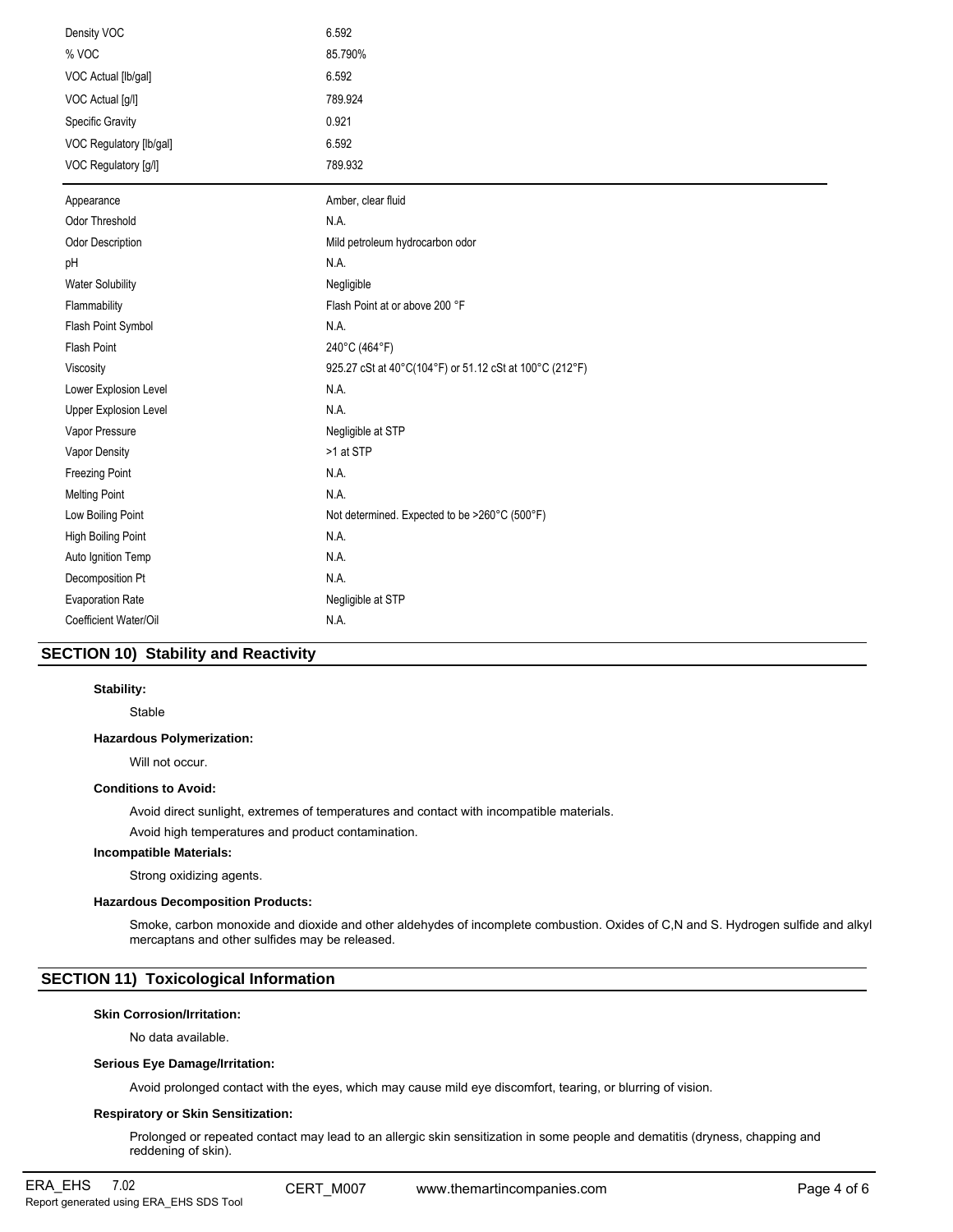#### **Germ Cell Mutagenicity:**

No data available.

## **Carcinogenicity:**

May cause cancer.

## **Reproductive Toxicity:**

No data available.

## **Specific Target Organ Toxicity - Single Exposure:**

No data available.

## **Specific Target Organ Toxicity - Repeated Exposure:**

No data available.

## **Aspiration Hazard:**

Aspiration into the lungs when swallowed or vomited may cause chemical pneumonitis which can be fatal.

## **Acute Toxicity:**

If inhalation : Overexposure by inhalation of hot material may cause nonspecific discomfort, such as nausea, headache or weakness. Caution should be taken to prevent forming aerosol or misting of this product without proper respiratory protection.

## 0064742-52-5 HYDROTREATED (MILD) HEAVY NAPHTHENIC

LD50 (Rodent - rat, Oral) : >5000 mg/kg, Toxic effects : Details of toxic effects not reported other than lethal dose value. LD50 (Rodent - rabbit, Administration onto the skin) : >2000 mg/kg, Toxic effects : Details of toxic effects not reported other than lethal dose value.

0064742-53-6 HYDROTREATED LIGHT NAPHTENIC DISTILLATE

LD50 (Rodent - rat, Oral) : >5000 mg/kg, Toxic effects : Behavioral - somnolence (general depressed activity). LD50 (Rodent - rabbit, Administration onto the skin) : >2000 mg/kg, Toxic effects : Skin and Appendages - primary irritation (after topical exposure)

## **SECTION 12) Ecological Information**

## **Toxicity:**

No data available.

#### **Persistence and Degradability:**

No data available.

# **Other Adverse Effects:**

No data available.

#### Bio-accumulative Potential

0064742-52-5 MINERAL OIL, PETROLEUM DISTILLATES, HYDROTREATED (MILD) HEAVY NAPHTHENIC

Contains constituents with the potential to bioaccumulate.

## Mobility in Soil

0064742-52-5 MINERAL OIL, PETROLEUM DISTILLATES, HYDROTREATED (MILD) HEAVY NAPHTHENIC

Liquid under most environmental conditions. Floats on water. If it enters soil, it will adsorb to soil particles and will not be mobile.

## **SECTION 13) Disposal Considerations**

#### **Waste Disposal:**

Under RCRA it is the responsibility of the user of the product to determine at the time of disposal whether the product meets RCRA criteria for hazardous waste. Waste management should be in full compliance with federal, state and local laws.

# **SECTION 14) Transport Information**

## **U.S. DOT Information:**

Bulk Shipping Description: Does not apply to bulk oil shipping. Non-Bulk Shipping Description: Does not apply to non-bulk oil shipping. Identification Number: Not applicable. Hazard Classification: Not applicable. Other: See 49 CFR for additional requirements for descriptions, allowed modes of transport and packaging. For more information concerning spills during transport, consult latest DOT Emergency Response Guidebook for Hazardous Materials Incidents, DOT P 5800.3.